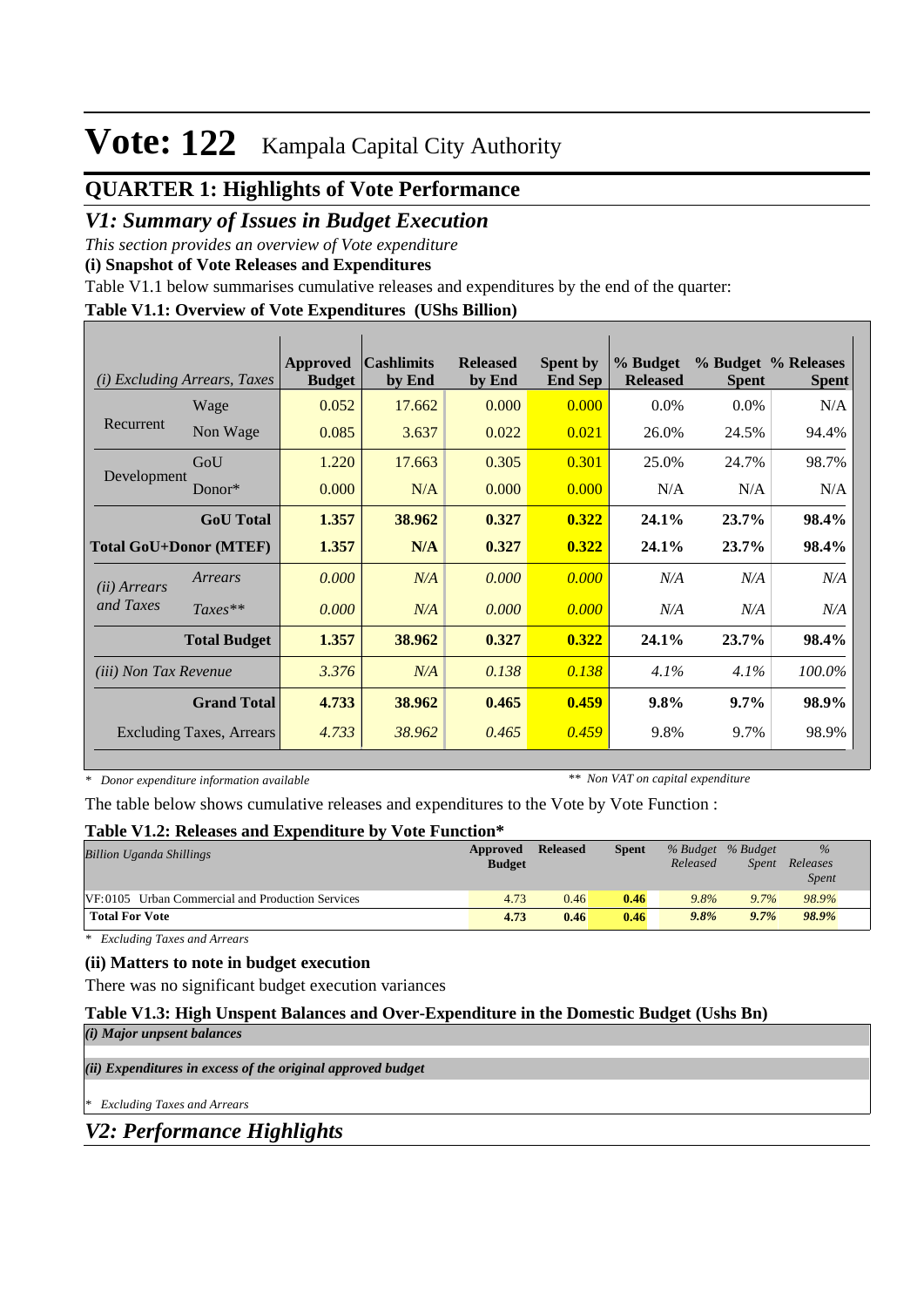## **Vote: 122** Kampala Capital City Authority

## **QUARTER 1: Highlights of Vote Performance**

*This section provides highlights of output performance, focusing on key outputs and actions impelemented to improve section performance.*

#### **Table V2.1: Key Vote Output Indicators and Expenditures\***

| Vote, Vote Function<br><b>Key Output</b>                                 | <b>Approved Budget and</b><br><b>Planned outputs</b>                                                                                                                                  |       | <b>Cumulative Expenditure</b><br>and Performance                                                                                                                  |                  | <b>Status and Reasons for any</b><br><b>Variation from Plans</b>                                     |       |  |  |
|--------------------------------------------------------------------------|---------------------------------------------------------------------------------------------------------------------------------------------------------------------------------------|-------|-------------------------------------------------------------------------------------------------------------------------------------------------------------------|------------------|------------------------------------------------------------------------------------------------------|-------|--|--|
| <b>Vote Function: 0105 Urban Commercial and Production Services</b>      |                                                                                                                                                                                       |       |                                                                                                                                                                   |                  |                                                                                                      |       |  |  |
| <b>Output: 010503</b>                                                    | <b>Market Access for Urban Agriculture</b>                                                                                                                                            |       |                                                                                                                                                                   |                  |                                                                                                      |       |  |  |
|                                                                          | <i>Description of Performance:</i> - Farmers supported will lead to 19 farmers were trained in<br>increased household income and mushroom growing and value<br>improved food security |       | addition, 11 framers received<br>2200 day old Kuroiler chicks<br>and 12 farmers had their saws<br>artificially inserminated with<br>better breeds of pigs(boars). |                  | Procuremnet of inputs to<br>farmers is still underway by this<br>quarter of the financial year.      |       |  |  |
| Performance Indicators:                                                  |                                                                                                                                                                                       |       |                                                                                                                                                                   |                  |                                                                                                      |       |  |  |
| Number of small scale urban<br>farmers introduced to new<br>technologies |                                                                                                                                                                                       | 800   |                                                                                                                                                                   | 42               |                                                                                                      |       |  |  |
| Number of farmers supported<br>with inputs and knowledge                 |                                                                                                                                                                                       | 800   |                                                                                                                                                                   | 42               |                                                                                                      |       |  |  |
| <b>Output Cost:</b>                                                      | UShs Bn:                                                                                                                                                                              | 1.533 | UShs Bn:                                                                                                                                                          | 0.378            | % Budget Spent:                                                                                      | 24.7% |  |  |
| <b>Output: 010580</b>                                                    | <b>Urban Market Construction</b>                                                                                                                                                      |       |                                                                                                                                                                   |                  |                                                                                                      |       |  |  |
| Description of Performance: - Purchase land to construct                 | of at least one market                                                                                                                                                                |       | Tendering of construction works Preparatory processes for<br>more markets. Sart construction for Busega market is underway.                                       |                  | construction of Nakawa and<br>Busega are still underway.<br>These include; registering of<br>vendors |       |  |  |
| Performance Indicators:                                                  |                                                                                                                                                                                       |       |                                                                                                                                                                   |                  |                                                                                                      |       |  |  |
| Status of construction of<br>urban markets                               |                                                                                                                                                                                       | 10%   |                                                                                                                                                                   | $\boldsymbol{0}$ |                                                                                                      |       |  |  |
| <b>Output Cost:</b>                                                      | UShs Bn:                                                                                                                                                                              | 3.200 | UShs Bn:                                                                                                                                                          | 0.081            | % Budget Spent:                                                                                      | 2.5%  |  |  |
| <b>Vote Function Cost</b>                                                | <b>UShs Bn:</b>                                                                                                                                                                       |       | 4.733 UShs Bn:                                                                                                                                                    | 0.459            | % Budget Spent:                                                                                      | 9.7%  |  |  |
| <b>Cost of Vote Services:</b>                                            | UShs Bn:                                                                                                                                                                              |       | 4.733 UShs Bn:                                                                                                                                                    | 0.459            | % Budget Spent:                                                                                      | 9.7%  |  |  |

*\* Excluding Taxes and Arrears*

Construction works on Kuroiler brooder house at Kyanja is in progress and is expected to be completed in second quarter. The facility comprising of 3 separate buildings will house 10,000 day old chicks every 3 weeks.

107 piglets were born bringing the total number of piglets born to 518. Total number distributed so far since the project started now stands at 380

The boars at Kyanja Pig Breeding unit have been trained and conditioned to semen collection. A semen processing laboratory has been set up in Wandegeya the Kampala Veterinary Office and during the period 87 doses of semen were collected. Of this 28 inseminations have so far been conducted on 12 farming units.

2200 day old Kuroiler chicks were distributed to 11 farmer groups in Kawempe and Nakawa Divisions. The groups registered low mortality rates of about 4% and have reported high growth rates of the birds.

Fish section leaders from the 22 fish markets in the 5 divisions were trained on the different fisheries rules & regulations in line with KCCA core values. There was a turn up of 110 participants. (96 males & 14 females; 70% were adults & 30% Youths).